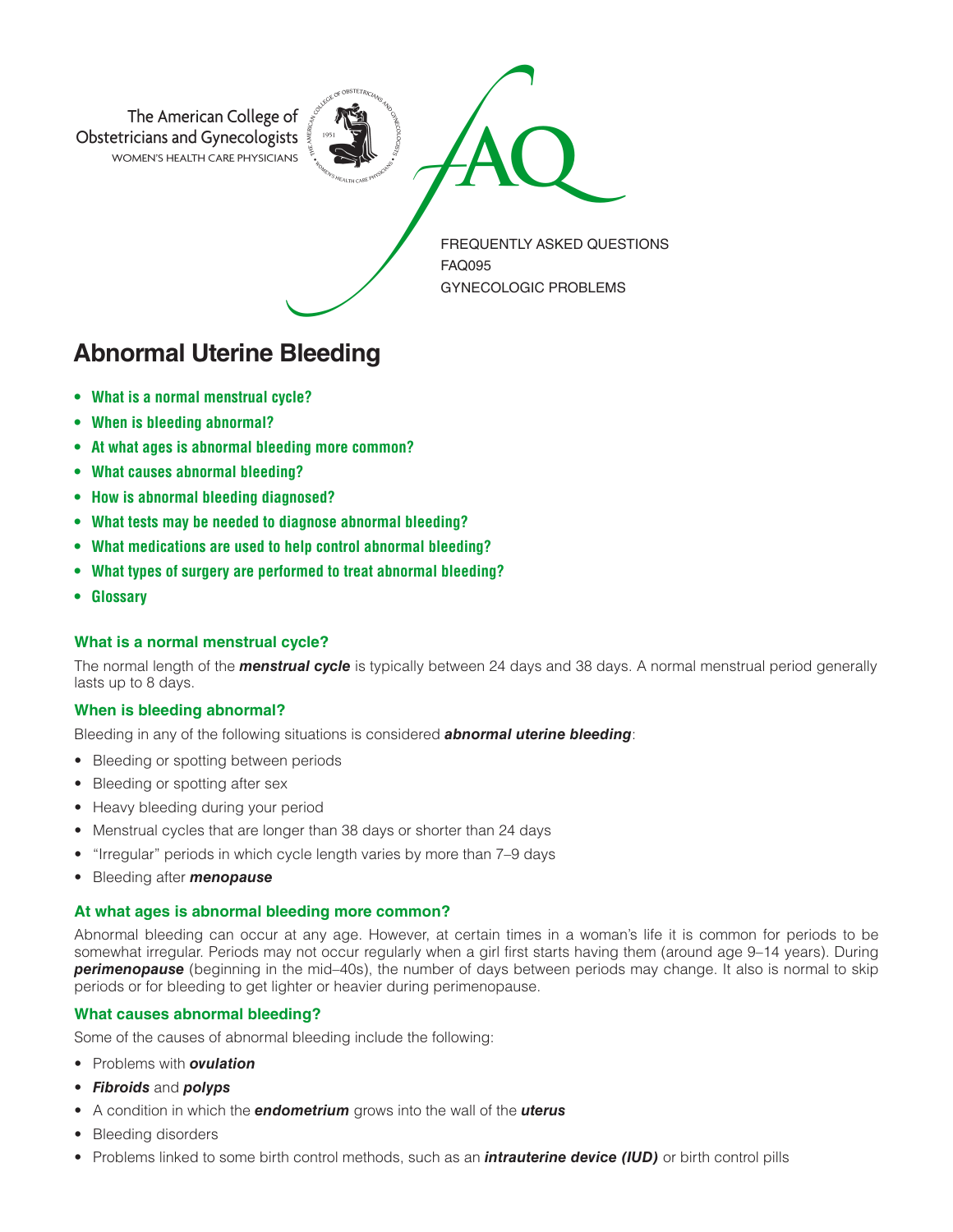- *Miscarriage*
- *Ectopic pregnancy*
- Certain types of cancer, such as cancer of the uterus

Your *obstetrician–gynecologist (ob-gyn)* or other health care professional may start by checking for problems most common in your age group. Some of them are not serious and are easy to treat. Others can be more serious. All should be checked.

# **How is abnormal bleeding diagnosed?**

Your ob-gyn or other health care professional will ask about your health history and your menstrual cycle. It may be helpful to keep track of your menstrual cycle before your visit. Note the dates, length, and type (light, medium, heavy, or spotting) of your bleeding on a calendar. You also can use a smartphone app designed to track menstrual cycles.

You will have a physical exam. You also may have blood tests. These tests check your blood count and hormone levels and rule out some diseases of the blood. You also may have a pregnancy test and tests for *sexually transmitted infections (STIs)*.

# **What tests may be needed to diagnose abnormal bleeding?**

Based on your symptoms and your age, other tests may be needed. Some of these tests can be done in your ob-gyn's office. Others may be done at a hospital or surgical center:

- Ultrasound exam—Sound waves are used to make a picture of the pelvic organs.
- Hysteroscopy—A thin, lighted scope is inserted through the vagina and the opening of the *cervix*. It allows your ob-gyn or other health care professional to see the inside of the uterus.
- Endometrial biopsy—A sample of the endometrium is removed and looked at under a microscope.
- Sonohysterography—Fluid is placed in the uterus through a thin tube while ultrasound images are made of the inside of the uterus.
- Magnetic resonance imaging (MRI)—An MRI exam uses a strong magnetic field and sound waves to create images of the internal organs.
- Computed tomography (CT)—This X-ray procedure shows internal organs and structures in cross section.

# **What medications are used to help control abnormal bleeding?**

Medications often are tried first to treat irregular or heavy menstrual bleeding. The medications that may be used include the following:

- Hormonal birth control methods—Birth control pills, the skin patch, and the vaginal ring contain hormones. These hormones can lighten menstrual flow. They also help make periods more regular.
- *Gonadotropin-releasing hormone (GnRH) agonists*—These drugs can stop the menstrual cycle and reduce the size of fibroids.
- **Tranexamic acid**—This medication treats heavy menstrual bleeding.
- Nonsteroidal anti-inflammatory drugs—These drugs, which include ibuprofen, may help control heavy bleeding and relieve menstrual cramps.
- Antibiotics—If you have an infection, you may be given an antibiotic.
- Special medications—If you have a bleeding disorder, your treatment may include medication to help your blood clot.

# **What types of surgery are performed to treat abnormal bleeding?**

If medication does not reduce your bleeding, a surgical procedure may be needed. There are different types of surgery depending on your condition, your age, and whether you want to have more children.

Endometrial ablation destroys the lining of the uterus. It stops or reduces the total amount of bleeding. Pregnancy is not likely after ablation, but it can happen. If it does, the risk of serious complications, including life-threatening bleeding, is greatly increased. If you have this procedure, you will need to use birth control until after menopause.

Uterine artery embolization is a procedure used to treat fibroids. This procedure blocks the blood vessels to the uterus, which in turn stops the blood flow that fibroids need to grow. Another treatment, myomectomy, removes the fibroids but not the uterus.

Hysterectomy, the surgical removal of the uterus, is used to treat some conditions or when other treatments have failed. Hysterectomy also is used to treat endometrial cancer. After the uterus is removed, a woman can no longer get pregnant and will no longer have periods.

# **Glossary**

*Abnormal Uterine Bleeding:* Bleeding from the uterus that differs in frequency, regularity, duration, or amount from normal uterine bleeding in the absence of pregnancy.

*Cervix:* The opening of the uterus at the top of the vagina.